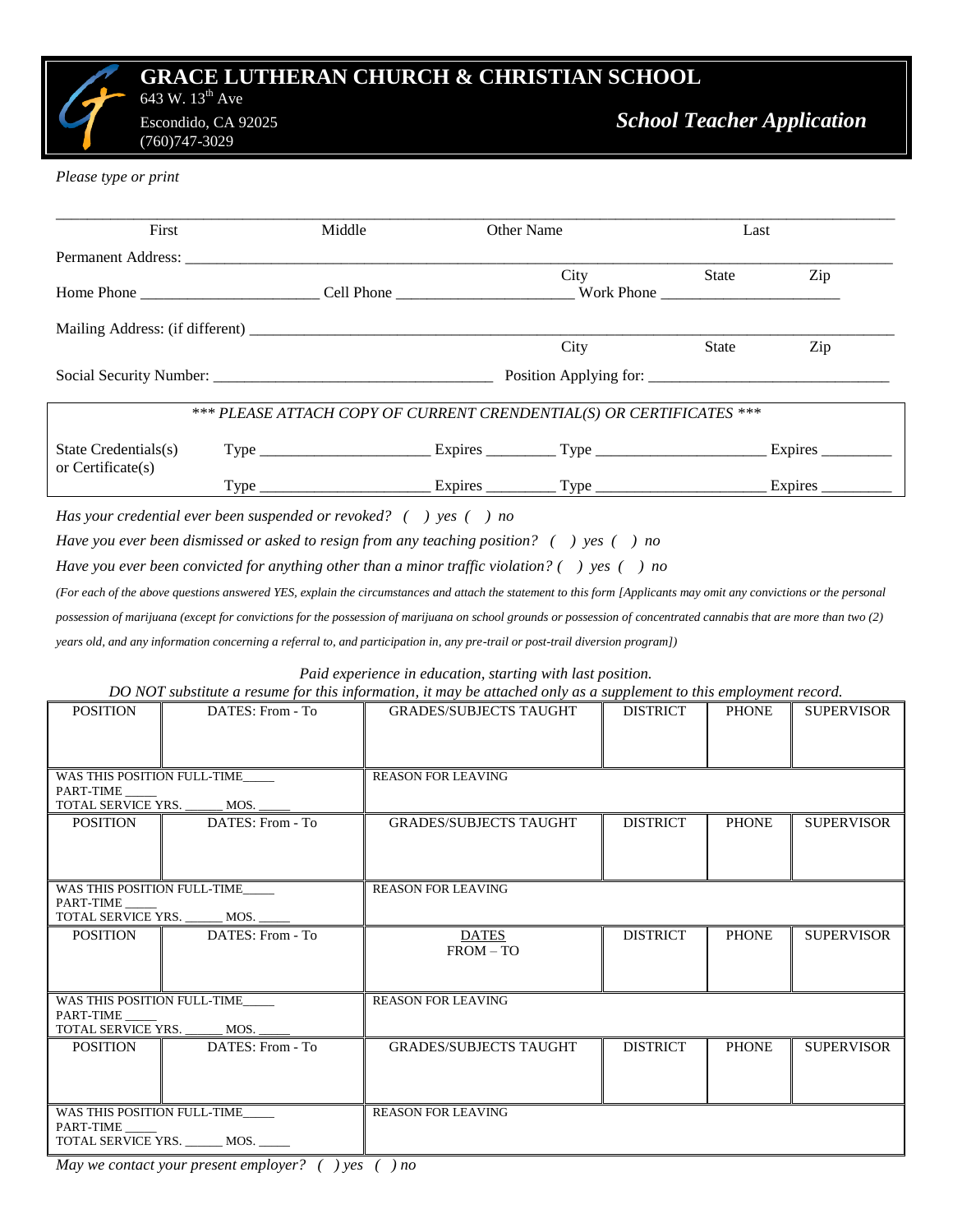### STUDENT TEACHING EXPERIENCE

| <b>DATES</b> |                               |                 | COLLEGE/UNIVERSITY |                    |
|--------------|-------------------------------|-----------------|--------------------|--------------------|
| $FROM - TO$  | <b>GRADES/SUBJECTS TAUGHT</b> | <b>DISTRICT</b> | <b>SUPERVISOR</b>  | COLLEGE/UNIVERSITY |
|              |                               |                 |                    |                    |
|              |                               |                 |                    |                    |
|              |                               |                 |                    |                    |
|              |                               |                 |                    |                    |
|              |                               |                 |                    |                    |
|              |                               |                 |                    |                    |

#### EMPLOYMENT OUTSIDE OF EDUCATION (other than)

| <b>DATES</b> |                 |               | <b>EMPLOYER</b> | <b>PHONE</b> |
|--------------|-----------------|---------------|-----------------|--------------|
| $FROM - TO$  | <b>POSITION</b> | <b>SALARY</b> | CITY/STATE      | & SUPERVISOR |
|              |                 |               |                 |              |
|              |                 |               |                 |              |
|              |                 |               |                 |              |
|              |                 |               |                 |              |
|              |                 |               |                 |              |
|              |                 |               |                 |              |

#### COLLEGE/UNIVERSITY EDUCATION

| NAME AND LOCATION OF<br><b>EACH INSTITUTION</b> | <b>ATTENDED</b><br>$FROM - TO$ | <b>DEGREE</b> | <b>MAJOR</b> | <b>MINOR</b> |
|-------------------------------------------------|--------------------------------|---------------|--------------|--------------|
|                                                 |                                |               |              |              |
|                                                 |                                |               |              |              |
|                                                 |                                |               |              |              |

Number of **semester units** of graduate work beyond the issuance date of your BA or BS Degree \_\_\_\_\_\_\_\_\_\_\_ (semester units) Please attach all transcripts.

Number of semester units beyond MA or MS Degree \_\_\_\_\_\_\_\_\_\_\_\_\_\_\_\_\_\_\_\_\_\_\_\_\_\_\_\_\_\_\_\_

Other than the English language, I speak ( ), read ( ), or write ( ) \_\_\_\_\_\_\_\_\_\_\_\_\_\_\_\_\_\_\_\_\_\_\_\_\_\_\_\_\_\_\_\_\_\_\_\_\_\_\_\_\_\_\_\_\_\_\_\_\_\_\_\_\_

#### PROFESSIONAL REFERENCES:

| <b>NAME</b> | <b>POSITION</b> | ADDRESS AND PHONE NUMBER |
|-------------|-----------------|--------------------------|
|             |                 |                          |
|             |                 |                          |
|             |                 |                          |
|             |                 |                          |
|             |                 |                          |
|             |                 |                          |

\_\_\_\_\_\_\_\_\_\_\_\_\_\_\_\_\_\_\_\_\_\_\_\_\_\_\_\_\_\_\_\_\_\_\_\_\_\_\_\_\_\_\_\_\_\_\_\_\_\_\_\_\_\_\_\_\_\_\_\_\_\_\_\_\_\_\_\_\_\_\_\_\_\_\_\_\_\_\_\_\_\_\_\_\_\_\_\_\_\_\_\_\_\_\_\_\_\_\_\_\_\_\_\_\_\_\_\_

\_\_\_\_\_\_\_\_\_\_\_\_\_\_\_\_\_\_\_\_\_\_\_\_\_\_\_\_\_\_\_\_\_\_\_\_\_\_\_\_\_\_\_\_\_\_\_\_\_\_\_\_\_\_\_\_\_\_\_\_\_\_\_\_\_\_\_\_\_\_\_\_\_\_\_\_\_\_\_\_\_\_\_\_\_\_\_\_\_\_\_\_\_\_\_\_\_\_\_\_\_\_\_\_\_\_\_\_

I am available for employment on (date): \_\_\_\_\_\_\_\_\_\_\_\_\_\_\_\_\_\_\_\_\_\_\_\_\_\_\_\_\_\_\_\_\_

Special Abilities (music, art, etc.) \_\_\_\_\_\_\_\_\_\_\_\_\_\_\_\_\_\_\_\_\_\_\_\_\_\_\_\_\_\_\_\_\_\_\_\_\_\_\_\_\_\_\_\_\_\_\_\_\_\_\_\_\_\_\_\_\_\_\_\_\_\_\_\_\_\_\_\_\_\_\_\_\_\_\_\_\_\_\_\_

Significant experience with children (Sunday School, VBS, camps, volunteer, etc.) \_\_\_\_\_\_\_\_\_\_\_\_\_\_\_\_\_\_\_\_\_\_\_\_\_\_\_\_\_\_\_\_\_\_\_\_\_\_\_\_\_

Current Professional Organizations/Memberships \_\_\_\_\_\_\_\_\_\_\_\_\_\_\_\_\_\_\_\_\_\_\_\_\_\_\_\_\_\_\_\_\_\_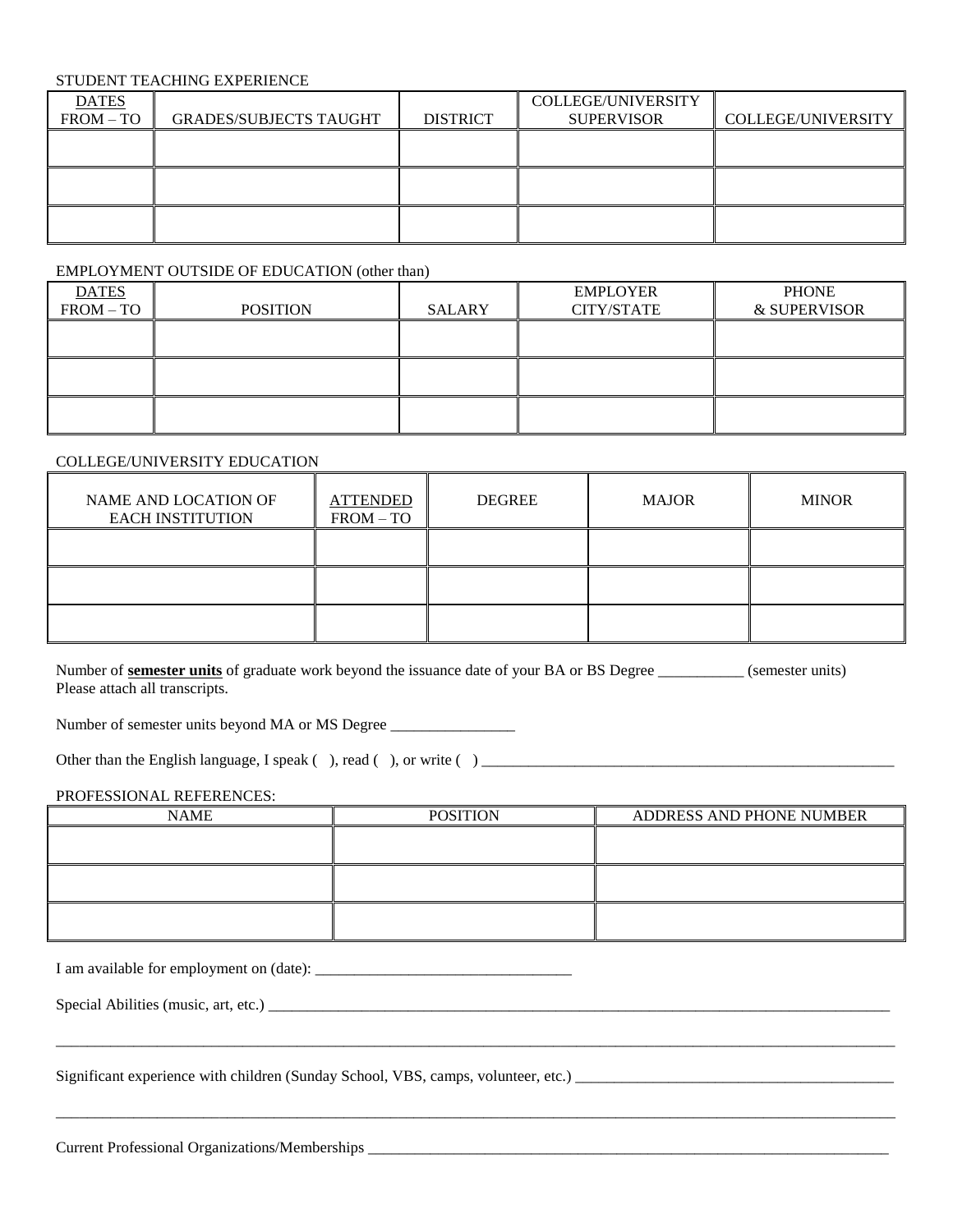# **GRACE CHRISTIAN SCHOOL**

Exists to provide Excellent in Educational - Creating 21<sup>st</sup> Century Leaders: Academically, Spiritually, & Socially - Christ Centered Education, Integrated Technology Approach, and Enrichment Through Arts

# **TEACHER APPLICANT QUESTIONS**

The following questions are a very important part of our screening process. Please reflect upon them carefully, and give us your candid responses. Please answer each of the questions below. Responses should be kept to the space provided. If you prefer, you may use your word processor.

| $\blacktriangleright$ | Describe three of your strengths as a teacher?<br>3.                                                                                                                                          |  |
|-----------------------|-----------------------------------------------------------------------------------------------------------------------------------------------------------------------------------------------|--|
| $\blacktriangleright$ | What three things do you most want to know about your students?<br>3.<br><u> 2000 - Jan James James Jan James James James James James James James James James James James James James Jam</u> |  |
| $\blacktriangleright$ | Explain how you would meet the diverse learning needs of your students?                                                                                                                       |  |
| ➤                     | What do you need to know in order to begin your lesson planning for a class?                                                                                                                  |  |
| $\blacktriangleright$ | What are components do you believe you must include in your lesson planning?                                                                                                                  |  |
| $\blacktriangleright$ | When you think about your students, in what major ways do you most want to influence their lives?                                                                                             |  |